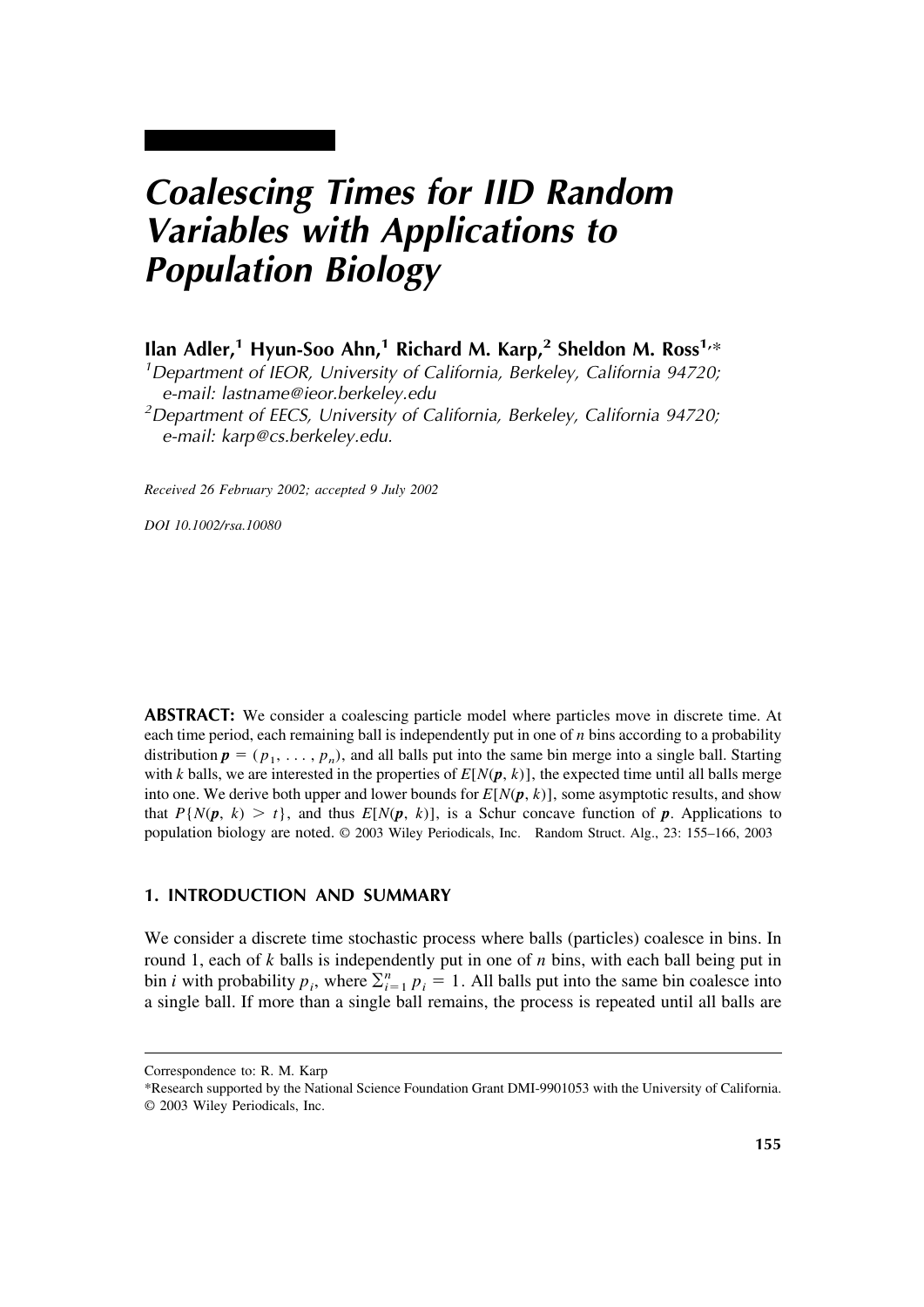coalesced into one ball. Denoting  $p = (p_1, \ldots, p_n)$ , we are interested in  $E[N(p, k)]$ , the expected number of rounds needed until only a single ball remains.

Our model has applications in population biology. Most importantly, it relates to a generalized version of the Wright-Fisher model of population genetics, which considers the evolution of a population that has *n* individuals in each generation. Suppose that the members of each generation randomly arrange themselves in a "pecking order," which is such that each member of the succeeding generation is independently descended from the individual having pecking position *i* with probability  $p_i$ . (The Wright-Fisher model results when all  $p_i = 1/n$ .) If we consider this process in steady state, then it is easy to see that the number of generations one need go back in time to find the most recent common ancestor (MRCA) of a specified set of *k* members of the current generation is equal to the time until *k* balls coalesce into a single ball in our model.

The number of generations one need go back in time to find a common ancestor of a set of *k* individuals has previously been studied, both for the Wright-Fisher model [5], and also for a generalization that allows for parental selection as a function of the genetic makeup of the current population  $[6, 9]$ , under the assumption that *n* is very large. In the Wright-Fisher model, it is shown in [5] that, when *n* is large, the number of generations is approximately distributed as the sum of  $k - 1$  independent exponential random variables, with respective means  $\frac{2n}{i(i-1)}$ ,  $i = 2, \ldots, k$ . In the selection models of [6] and [9], the numbers of offspring of the members of a generation has a distribution that, conditional on the genetic information for that generation, is multinomial. Conditions are presented in [6] and [9] under which the asymptotic distribution of the MRCA is the same as that just given for the Wright-Fisher model; numerical methods and simulation techniques for analyzing the MRCA in the general case are also presented in these papers. In addition, convergence results for the model considered in the present paper have previously appeared in [7]. For other literature in this field, one should see [3].

The problem considered is also related to the coalescing random-walk model [1, 2, 4, 10, 11]. In its most general setup (which we will call the coalescing Markov chain model), this model is similar to the one previously described except that the particles move among boxes according to a Markov chain having transition probabilities *Pi*, *<sup>j</sup>* . The particles move independently according to the transition probabilities of the chain, with the exception that whenever two or more particles are in the same bin they are coalesced into a single particle. The process is repeated until all particles are coalesced into one. Part of the motivation for our model is the equivalence of the coalescing time with the backward coupling time in the "coupling from the past" algorithm (see [10, 11]) that enables one to simulate from the stationary distribution of the Markov chain. In [11] an upper bound, in terms of the mixing time of the Markov chain, on the expected time until all particles have been coalesced into a single particle is given. However, applied to our problem, which is the special case of the coalescing Markov chain model in which  $P_{i,j} = p_j$ , the mixing time is 1 and the upper bound from [11] is 49*n*, whereas we are able to establish the upper bound 2*n*.

Other variants of the coalescing random-walk model have also been studied. For instance, as surveyed in [4], a number of papers have considered variants of coalescing random-walk models in which the state of the underlying Markov chain consists of the movements of a particle that moves on the vertices of a graph in such a manner that each succeeding vertex is equally likely to be any of the neighbors of the present vertex. These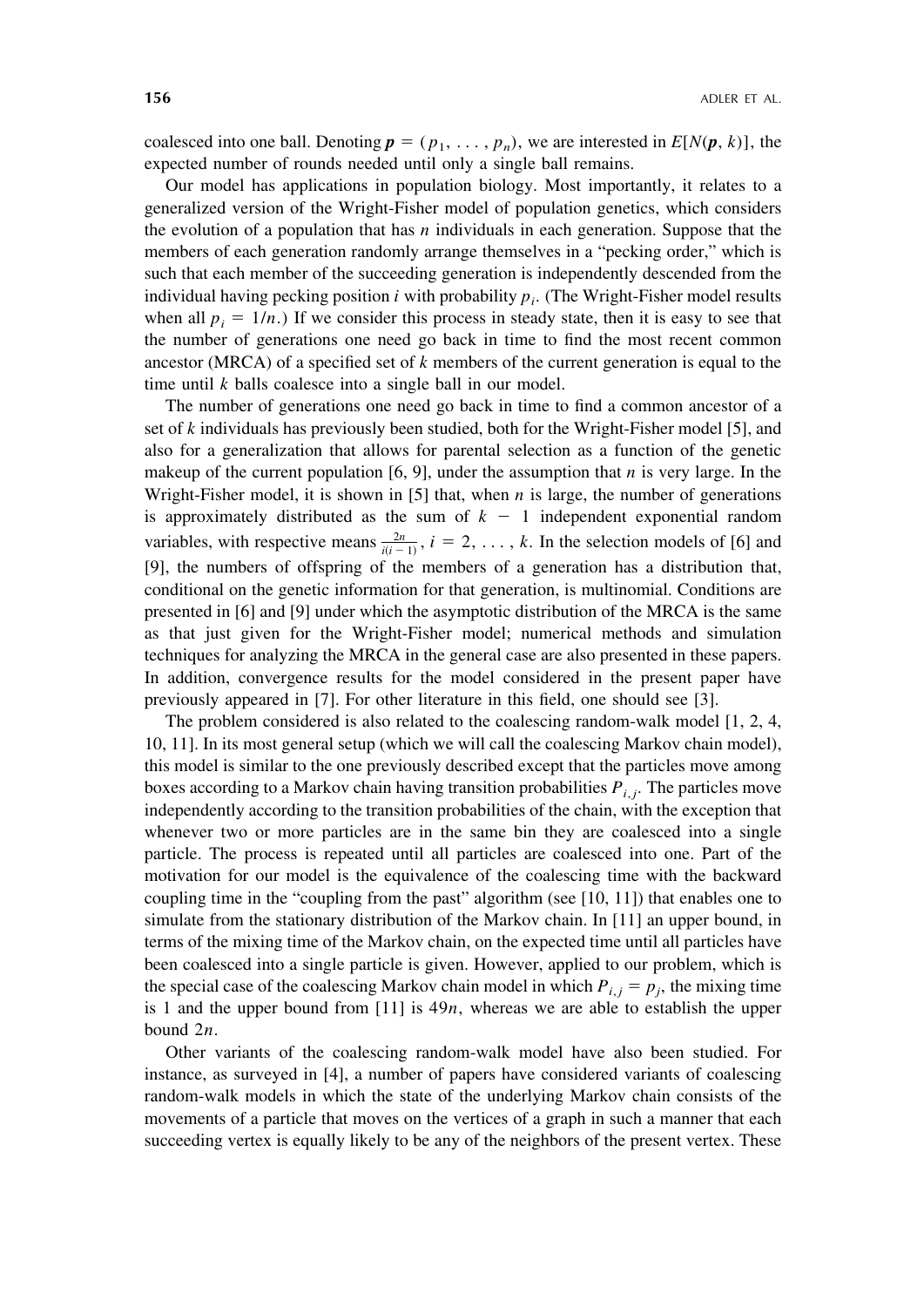models differ from ours, however, in assuming that in each round exactly one randomly chosen particle moves, whereas in our model every ball moves in each round.

In Section 2 we derive upper and lower bounds for  $E[N(p, k)]$ . In Section 3 we establish its asymptotic behavior for the case in which all the probabilities are roughly the same. In Section 4 we consider the supremum value, over all  $n$  and probability distributions on the integers  $1, \ldots, n$ , of  $\sum_j p_j^2 E[N(\pmb{p}, k)]$ . In Section 5 we show that  $P\{N(\pmb{p}, k) > t\}$ , and thus  $E[N(p, k)]$ , is a Schur-concave function of the probabilities  $p_1, \ldots, p_n$ .

## **2. BOUNDS FOR** *E[N(p, k)]*

Clearly  $E[N(p, k)]$  is a nondecreasing function of *k*. Also, for  $k > n$ ,  $E[N(p, k)] \le$  $E[N(p, n)] + 1$ , since the number of balls remaining after the first round is at most *n*. Hereafter we restrict attention to the case  $k \leq n$ .

Let us denote  $p_i := (\sum_{j=1}^n p_j^i)^{-1}$  and  $\rho := \frac{\rho_2}{\rho_3}$ . Note that  $\frac{1}{n} \le \rho \le 1$ , where the lower bound is obtained whenever all the bin probabilities are equal, while the upper bound corresponds to the case in which one bin has a probability of 1. Thus  $\rho$  can be viewed as a measure of the diversity of the distribution of the bin probabilities. It should also be noted that  $1/\rho_2$  is the probability of merging two given balls, and that  $E[N(\mathbf{p}, k)] \geq$  $E[N(\mathbf{p}, 2)] = \rho_2$ . We start by constructing an upper bound for  $E[N(\mathbf{p}, k)]$ .

**Theorem 1.** *For*  $3 \leq k \leq n$ ,

$$
E[N(\pmb{p},k)] \leq \rho_2 \bigg(H_k - \frac{1}{2}\bigg),
$$

*where*  $H_k$  *is the kth harmonic number.* 

*Proof.* Define  $q_k$  as the probability that starting with *k* balls, a particular ball (say ball 1) is still unmerged when all the other balls had been merged. Thus,

$$
E[N(\pmb{p},k)] = E[N(\pmb{p},k-1)] + E[N(\pmb{p},2)]q_k = E[N(\pmb{p},k-1)] + \rho_2 q_k.
$$
 (1)

Solving recursively, the preceding equation leads to

$$
E[N(p, k)] = \rho_2 \sum_{i=2}^{k} q_i.
$$
 (2)

Clearly,  $q_2 = 1$  while for  $k > 2$ ,  $q_k \leq 1/k$  because at most one of these balls can be unmerged when all the others have been merged, and that ball is equally likely to be any of the first *k*. Consequently, using Eq. (2), we have that, for  $3 \le k \le n$ ,

$$
E[N(\boldsymbol{p},k)] \leq \rho_2 \bigg(H_k - \frac{1}{2}\bigg).
$$

Next, we develop tighter lower and upper bounds for the case in which  $\rho$  is below some threshold depending on *k*.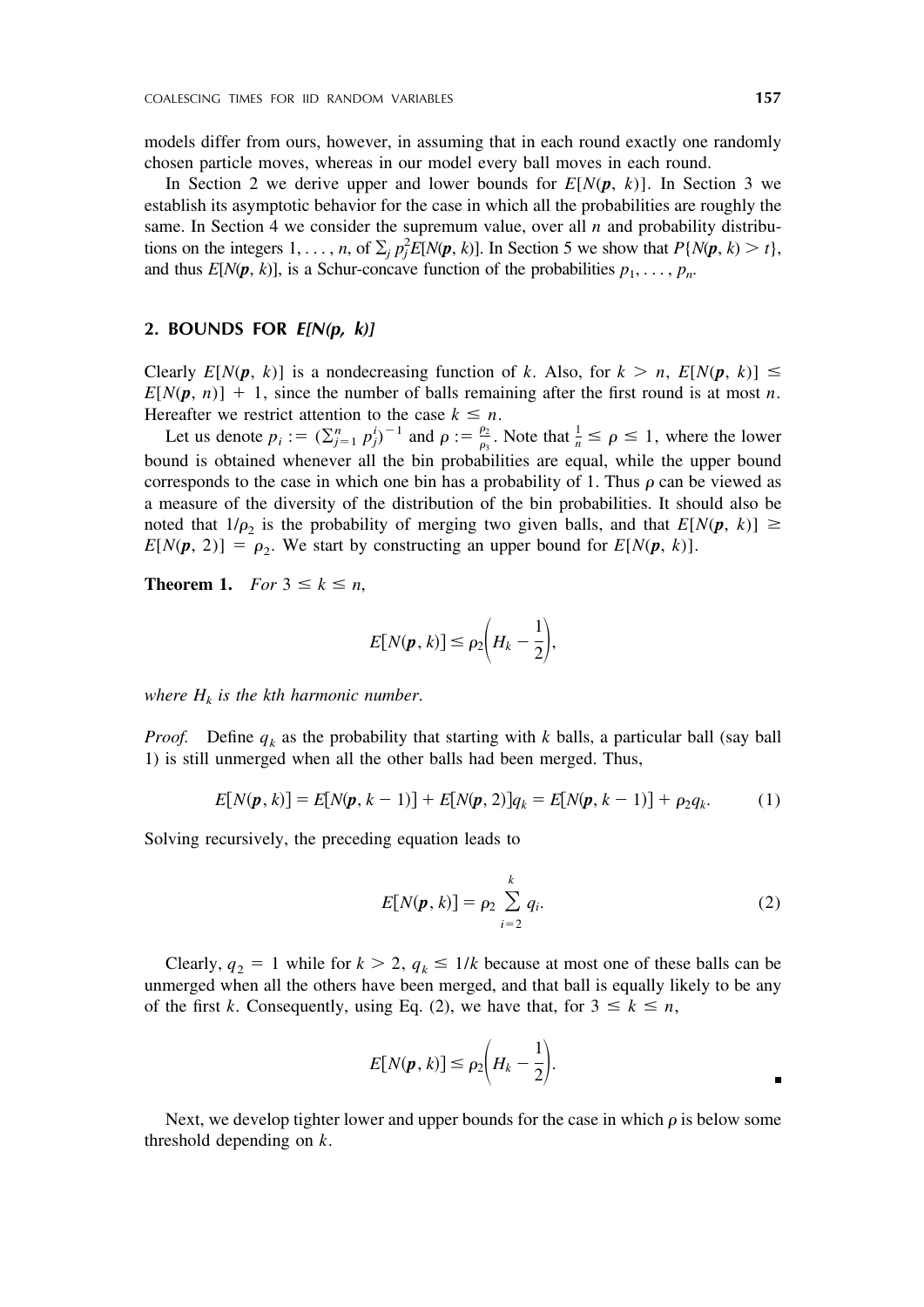We begin by developing a lower bound for  $q_k$  which, combined with Eq. (2), establishes a lower bound for  $E[N(p, k)]$ . We shall need the following lemma.

**Lemma 1.** Let  $P_{i,j}$  be the transition probability of the Markov chain in which the state *is the number of remaining balls*, *and each round corresponds to a state transition*. *Then*

(i) 
$$
1 - P_{k,k} \le \frac{k(k-1)}{2\rho_2}
$$
,  
\n(ii)  $\frac{P_{k,k-1}}{1 - P_{k,k}} \ge 1 - \frac{(k-1)(k-2)\rho}{2}$ .

*Proof.*

- **(i)**  $1 P_{k,k} = P\{\text{at least one merge given } k \text{ balls}\}\leq {k \choose 2} \sum_{j=1}^n p_j^2 = {k \choose 2} \frac{1}{p_2}.$
- (ii) Let  $M(i)$  be the event that, in a round with *i* balls, some bin receives at least two balls. Let  $B_j(i)$  be the event that, in a round with *i* balls, bin *j* receives at least one ball.

$$
P_{k,k-1} = {k \choose 2} \sum_{j=1}^{n} p_j^2 (1 - P\{M(k-2) \cup B_j(k-2)\})
$$
  
\n
$$
\geq {k \choose 2} \sum_{j=1}^{n} p_j^2 \left(1 - {k-2 \choose 2} \sum_{j=1}^{n} p_j^2 - (k-2)p_j\right)
$$
  
\n
$$
= \frac{1}{\rho_2} {k \choose 2} \left(1 - \frac{1}{\rho_2} {k-2 \choose 2} - \frac{(k-2)\rho_2}{\rho_3}\right)
$$
  
\n
$$
\geq \frac{1}{\rho_2} {k \choose 2} \left(1 - \frac{\rho_2}{\rho_3} {k-2 \choose 2} - \frac{(k-2)\rho_2}{\rho_3}\right)
$$
  
\n
$$
= \frac{1}{\rho_2} {k \choose 2} \left(1 - \frac{(k-1)(k-2)\rho}{2}\right),
$$
 (3)

where (3) is justified by considering a random variable *Y* with probability function *P* (*Y* =  $p_j$ ) =  $p_j$  and using  $\rho_3^{-1} = E(Y^2) \ge E^2(Y) = \rho_2^{-2}$ . Dividing the preceding by  $1 - P_{k,k}$  and using (**i**) completes the proof.

## **Lemma 2.**

$$
q_k \ge \frac{2}{k(k-1)} \left( 1 - \frac{(k-2)(k-1)k\rho}{6} \right).
$$
 (4)

*Proof.* Clearly,

$$
q_k \ge P_{k,k} q_k + \frac{k-2}{k} P_{k,k-1} q_{k-1},
$$

which, by using Lemma 1, leads to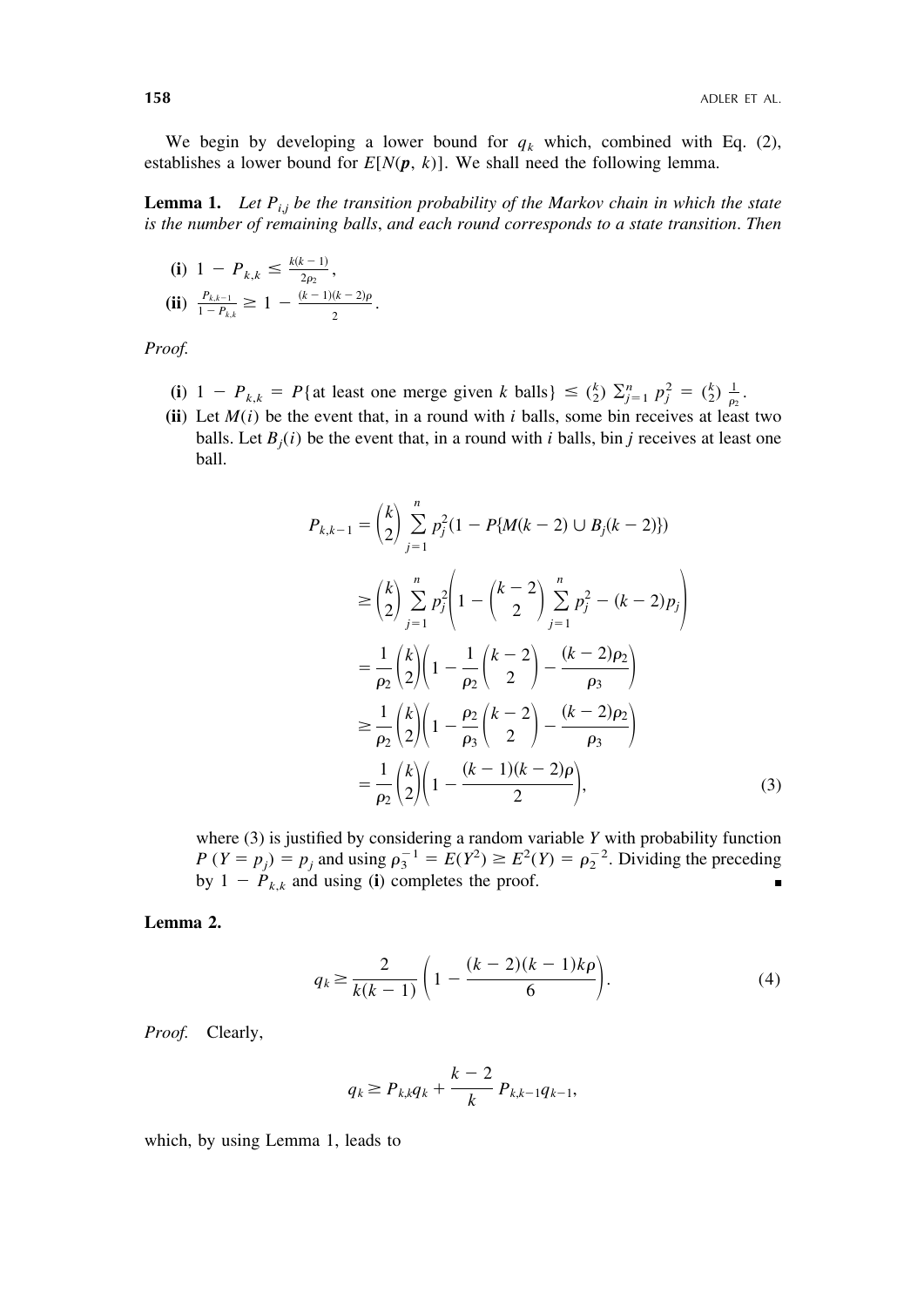COALESCING TIMES FOR IID RANDOM VARIABLES **159**

$$
q_k \ge \frac{(k-2)P_{k,k-1}}{k(1-P_{k,k})} q_{k-1} \ge \frac{k-2}{k} \left(1 - \frac{(k-1)(k-2)\rho}{2}\right) q_{k-1}.
$$
 (5)

Noting that  $q_2 = 1$ , it is clear that (4) holds for  $k = 2$ . Assuming the bound holds for  $k - 1$ , and using (5), we get

$$
q_k \ge \frac{k-2}{k} \left( 1 - \frac{(k-1)(k-2)\rho}{2} \right) \frac{2}{(k-2)(k-1)} \left( 1 - \frac{(k-3)(k-2)(k-1)\rho}{6} \right)
$$
  

$$
\ge \frac{2}{k(k-1)} \left( 1 - \frac{[3(k-1)(k-2) + (k-3)(k-2)(k-1)]\rho}{6} \right)
$$
  

$$
= \frac{2}{k(k-1)} \left( 1 - \frac{(k-2)(k-1)k\rho}{6} \right)
$$

**Theorem 2.**  $E[N(p, k)] \ge 2\rho_2 \bigg(1 - \frac{1}{k} - \frac{(k-1)(k-2)\rho}{12}\bigg).$ 

*Proof.* Noting that  $E[N(p, 2)] = \rho_2$ , it is clear that the preceding inequality holds for  $k = 2$ . Assuming the bound holds for  $k - 1$ , by (1) and by Lemma 2,

$$
E[N(\mathbf{p}, k)] = E[N(\mathbf{p}, k-1)] + \rho_2 q_k
$$
  
\n
$$
\ge 2\rho_2 \bigg[ \left( 1 - \frac{1}{k-1} - \frac{(k-2)(k-3)\rho}{12} \right) + \frac{1}{k(k-1)} \left( 1 - \frac{(k-2)(k-1)k\rho}{6} \right) \bigg]
$$
  
\n
$$
= 2\rho_2 \bigg[ \left( 1 - \frac{1}{k-1} - \frac{(k-2)(k-3)\rho}{12} \right) + \frac{1}{k-1} - \frac{1}{k} - \frac{2(k-2)\rho}{12} \bigg]
$$
  
\n
$$
= 2\rho_2 \bigg( 1 - \frac{1}{k} - \frac{(k-1)(k-2)\rho}{12} \bigg).
$$

We now construct a tighter upper bound for  $E[N(p, k)]$ .

**Theorem 3.** If 
$$
\rho < \frac{3}{k}
$$
, then  $E[N(\pmb{p}, k)] < 2\rho_2 \bigg[ 1 - \frac{1}{k} + \frac{\rho}{3} \bigg( H_k - 1 - \ln(1 - \frac{k\rho}{3}) \bigg) \bigg].$ 

To prove the theorem, we again consider the process as a Markov chain in which the state is the number of remaining balls, and each round corresponds to a state transition. In each transition the state decreases or remains unchanged. Let  $d(k)$  be the expected decrease in a transition from state  $k$ . Because  $d(k)$  is easily shown to be nondecreasing in *k*, we obtain the following lemma.

**Lemma 3 (**4.5.2 on p. 124 of [13]).

$$
E[N(\pmb{p},k)] \leq \sum_{i=2}^k \frac{1}{d(i)}.
$$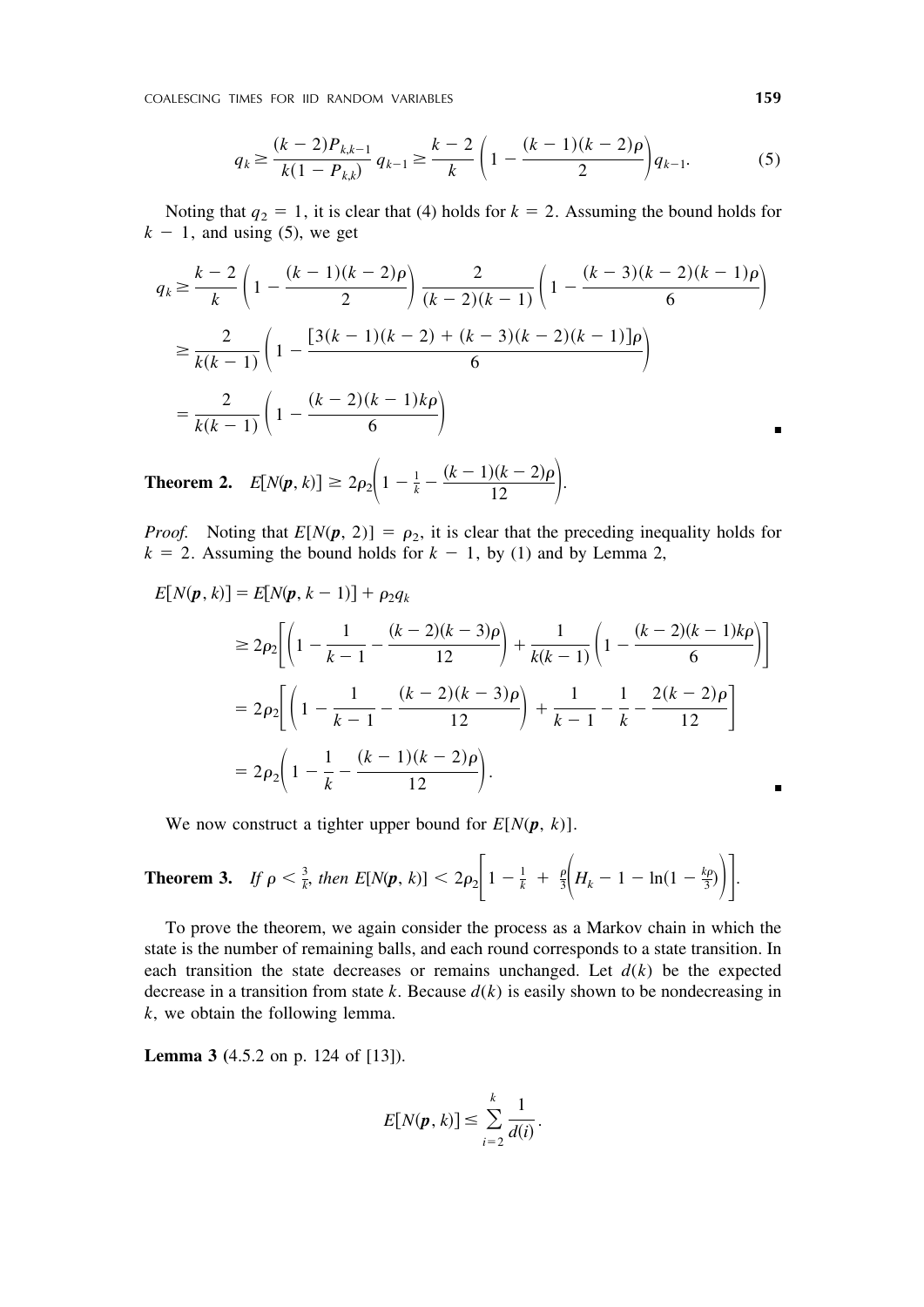■

Let us denote  $b(k) = \sum_{i=2}^{k} \frac{1}{d(i)}$ .

**Lemma 4.** If 
$$
\rho < \frac{3}{k}
$$
, then  $b(k) < 2\rho_2 \left(1 - \frac{1}{k} + \frac{\rho}{3} \left(H_k - 1 - \ln \left(1 - \frac{k\rho}{3}\right)\right)\right)$ .

Theorem 3 follows immediately from the preceding two lemmas. We now prepare for the proof of Lemma 4. In a round with *i* balls the probability that bin *j* is unoccupied is  $(1 - p_j)^i$ . Therefore,

$$
d(i) = i - \left[n - \sum_{j=1}^{n} (1-p_j)^i\right].
$$

To prove Lemma 4, we need the following lemma.

**Lemma 5.** For any positive integer m and  $0 \leq p \leq 1$ ,

$$
(1-p)^m \ge 1 - mp + \binom{m}{2}p^2 - \binom{m}{3}p^3.
$$

*Proof.* Consider the events  $A_1, \ldots, A_m$  representing independent Bernoulli trials with probability  $p$  of success. It follows from the inclusion–exclusion bounds that

$$
P\left\{\bigcup_{1}^{m} A_{i}\right\} \leq \sum_{i} P\{A_{i}\} - \sum_{i < j} P\{A_{i}A_{j}\} + \sum_{i < j < k} P\{A_{i}A_{j}A_{k}\},
$$

which implies that

$$
1 - (1 - p)^m \le mp - {m \choose 2} p^2 + {m \choose 3} p^3.
$$

*Proof of Lemma 4.* Applying Lemma 5 to  $d(i)$  and simplifying, we get

$$
b(k) \leq \sum_{i=2}^{k} \frac{2\rho_2}{i(i-1)\left(1 - \frac{(i-2)\rho}{3}\right)}.
$$

Since  $\frac{k\rho}{3}$  < 1, we can expand the denominator as a power series, giving

$$
b(k) \le 2\rho_2 \sum_{i=2}^k \frac{1}{i(i-1)} \sum_{t=0}^\infty \left(\frac{(i-2)\rho}{3}\right)^t
$$

Reversing the order of summation, we obtain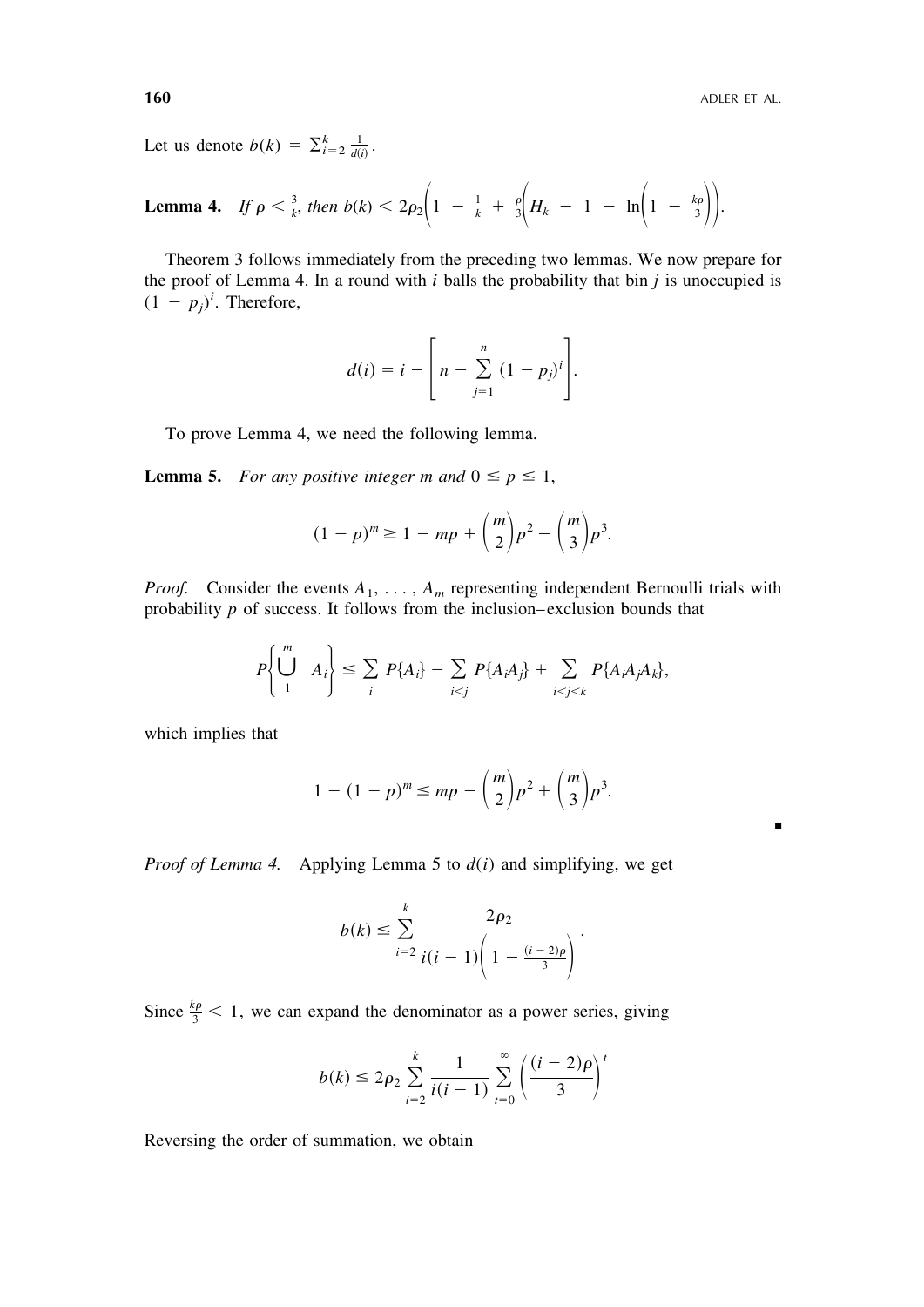$$
b(k) \le 2\rho_2 \sum_{i=0}^{\infty} \sum_{i=2}^{k} \frac{1}{i(i-1)} \left( \frac{(i-2)\rho}{3} \right)^{i} \le 2\rho_2 (T_1 + T_2 + T_3),
$$

where

$$
T_1 = \sum_{i=2}^k \frac{1}{i(i-1)} = 1 - \frac{1}{k},
$$
  
\n
$$
T_2 = \sum_{i=2}^k \frac{(i-2)\rho}{i(i-1)3} < \frac{\rho}{3} \sum_{i=2}^k \frac{1}{i} = \frac{\rho}{3} (H_k - 1),
$$
  
\n
$$
T_3 = \sum_{i=2}^\infty \sum_{i=2}^k \frac{1}{i(i-1)} \left( \frac{(i-2)\rho}{3} \right)^t < \sum_{i=2}^\infty \sum_{i=2}^k (i-2)^{i-2} \left( \frac{\rho}{3} \right)^t.
$$

But

$$
\sum_{i=2}^{k} (i-2)^{t-2} < \int_{2}^{k-1} x^{t-2} \, dx < \frac{k^{t-1}}{t-1},
$$

giving

$$
T_3 < \frac{\rho}{3} \sum_{t=2}^{\infty} \frac{1}{t-1} \left(\frac{k\rho}{3}\right)^{t-1} = \frac{\rho}{3} \left[ -\ln\left(1 - \frac{k\rho}{3}\right) \right].
$$

# **3. THE ASYMPTOTIC BEHAVIOR OF** *E[N(p, k)]* **FOR LARGE** *n*

We now consider a sequence  $\{p(n), n = 1, 2, \ldots\}$  of distributions, where  $p(n)$  has support  $\{1, 2, \ldots, n\}$ . In this setting we write  $p(n) = (p_1(n), \ldots, p_n(n)), \rho_i(n), \rho(n)$ , and  $E[N(p(n), k(n))]$  instead of  $p$ ,  $\rho_i$ ,  $\rho$ , and  $E[N(p, k)]$ , respectively. We derive our asymptotic results under a condition that is intended to capture the property that the  $p_j(n)$ , for  $j = 1, 2, \ldots, n$ , are roughly equal.

**Theorem 4.** *If there exists a constant*  $\alpha < 1$  *such that, for all n,*  $\rho(n) < \frac{3\alpha}{n}$ *, then, as n*  $\rightarrow \infty$ :

**(i)** For a fixed k,  $\frac{E[N(p(n),k)]}{p_2(n)}$  is asymptotic to  $2(1 - \frac{1}{k})$ . **(ii**) For  $n^{\epsilon} \leq k(n) \leq n$  (for some  $\epsilon < 1$ ),  $\frac{E[N(p(n), k(n))]}{p_2(n)}$  is asymptotic to 2. ■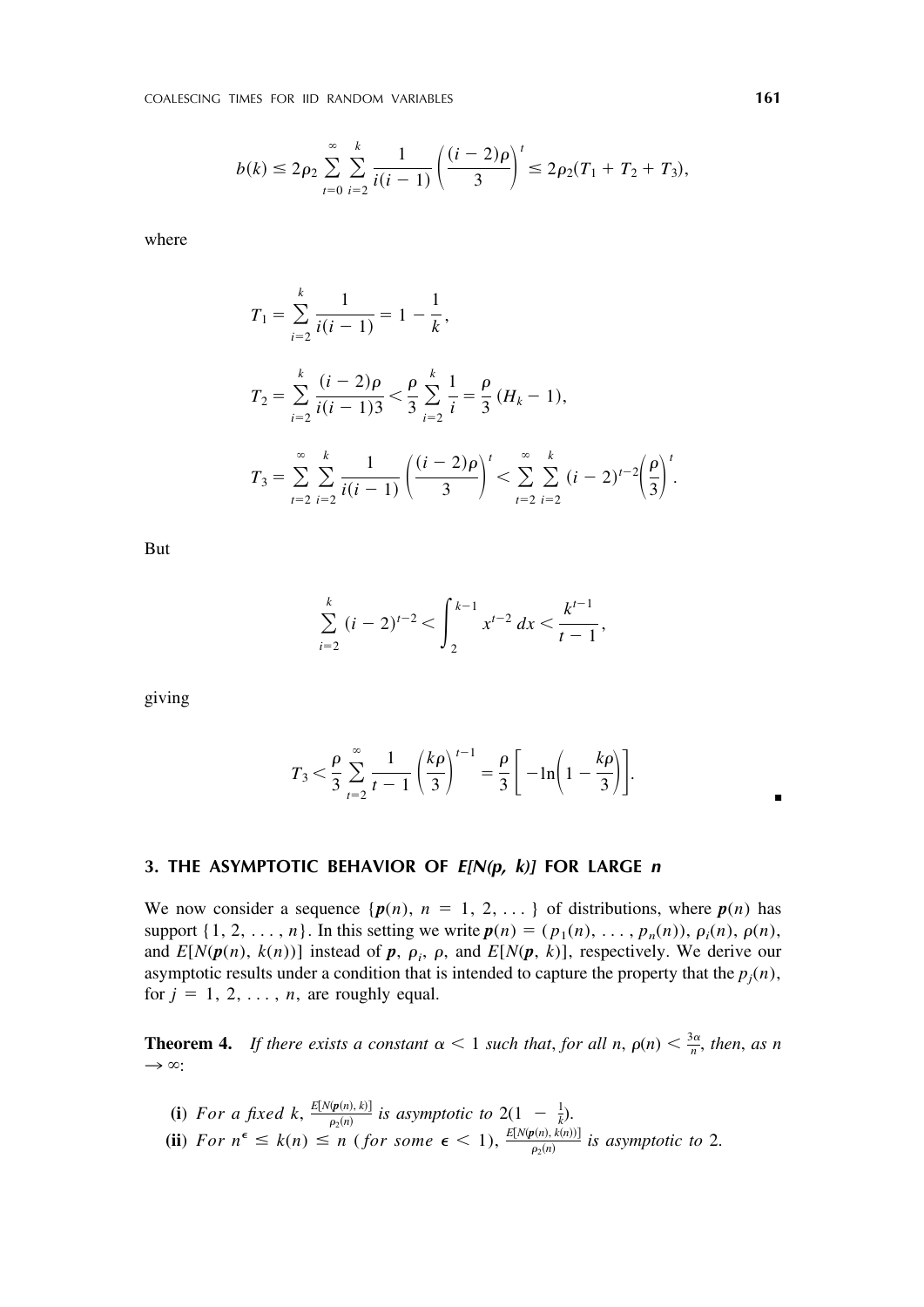*Proof.*

- **(i**) Follows directly from Theorems 2 and 3.
- **(ii**) Applying Theorem 2, we have

$$
\frac{E[N(\mathbf{p}(n), k(n))]}{\rho_2(n)} \ge \frac{E[N(\mathbf{p}(n), \lfloor k(n)^{1/3} \rfloor)]}{\rho_2(n)} \ge 2\left(1 - \frac{1}{\lfloor k(n)^{1/3} \rfloor} - \frac{k(n)^{2/3}\rho(n)}{2}\right)
$$

$$
\ge 2\left(1 - \frac{1}{\lfloor k(n)^{1/3} \rfloor} - \frac{3\alpha k(n)^{2/3}}{2n}\right).
$$

Combining the preceding inequality with Theorem 3 completes the proof.

*Remarks.* Theorem 4 was proven in [5] for the equally likely case  $p_i(n) = 1/n$  [e.g.,  $\rho(n) = 1/n$ . Theorem 4(**i**) was previously proven in [7] for the case sup<sub>*n*</sub> sup<sub>1 = *i*=*n*</sub>  $np_i(n) < \infty$ . The preprint [8] shows that 4(**i**) holds for a large class of exchangeable models provided that  $\lim_{n\to\infty} \rho(n) = 0$ .

# **4. SUPREMUM OF**  $E[N(\boldsymbol{p}, k)]/\rho_2$

It was established in the preceding section that whenever the  $p_j(n)$  are roughly even,  $\frac{E[N(p(n),k)]}{p_2(n)}$  is much smaller compared to the general upper bound given by Theorem 1. Next we consider the problem of finding

$$
s_k := \sup_{\boldsymbol{p}} \frac{E[N(\boldsymbol{p},k)]}{\rho_2},
$$

where  $k$  is fixed, and  $p$  is a probability distribution whose support is the positive integers.

**Theorem 5.**

$$
s_k \ge .407 H_k.
$$

*Proof.* Consider the distribution where  $p_1 = p$ , and all other  $p_i$  are arbitrarily small. Letting  $X_i$  denote the number of rounds that it takes to put ball  $i$  in bin 1 for the first time, it follows, because merges can be assumed to occur only in bin 1, that

$$
E[N(\boldsymbol{p},k)] \ge E[\max\{X_1,\ldots,X_k\}].
$$
\n(6)

Noting that the right-hand side of the preceding is the expected value of the maximum of *k* independent geometric random variables with common parameter  $p$ , let  $Y_1, \ldots, Y_k$  be independent exponential random variables with mean 1, and let  $c = -\ln(1 - p)$  (so 1 –  $e^{-c} = p$ ). If we now define  $W_i$ ,  $i = 1, \ldots, k$  by

$$
W_i = j \qquad \text{if } (j-1)c \le Y_i < jc,
$$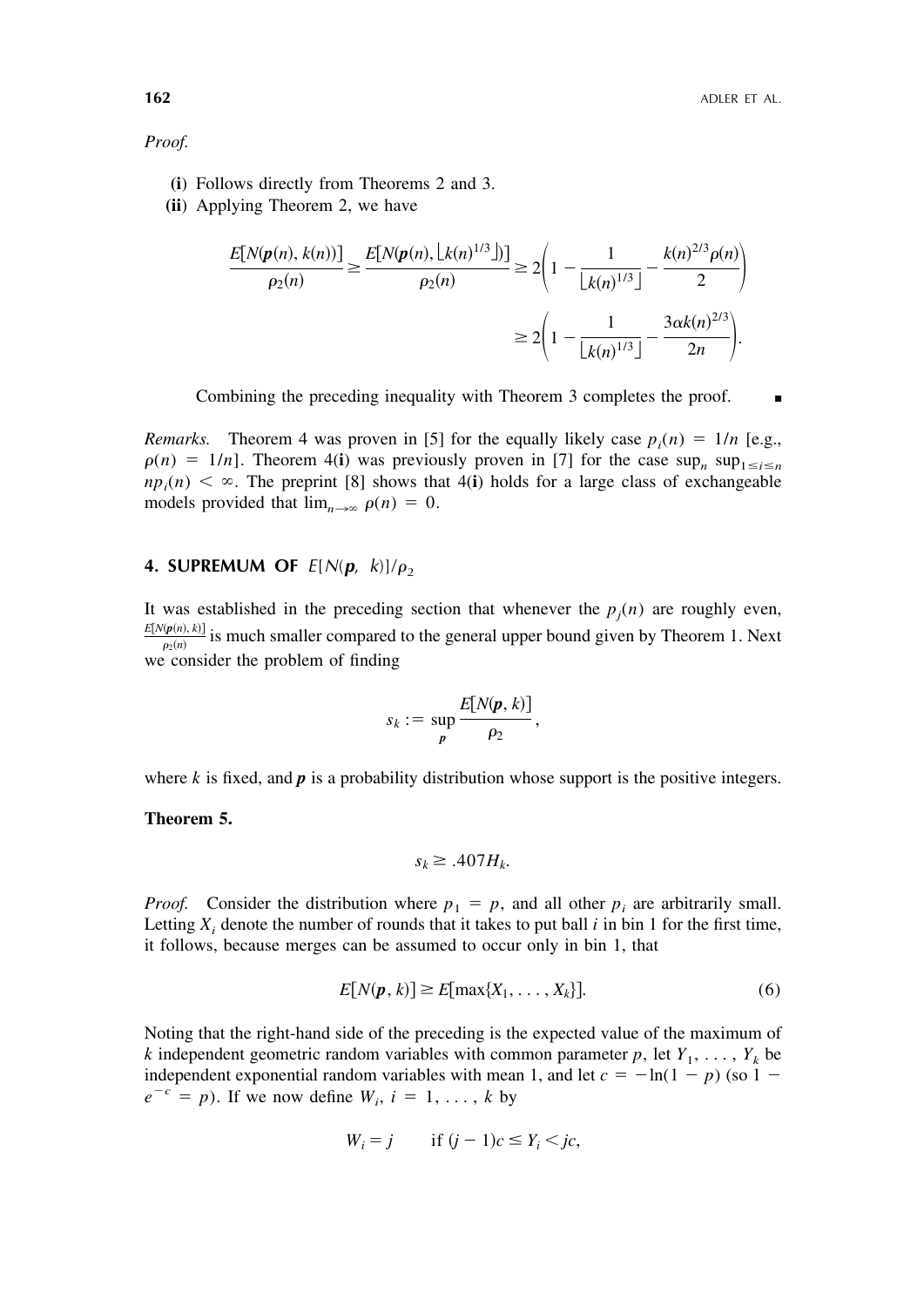then the  $W_i$  are independent geometric random variables with common parameter  $p$ . Hence,

$$
\frac{1}{c} E[\max(Y_1,\ldots,Y_k)] \leq E[\max(W_1,\ldots,W_k)] < \frac{1}{c} E[\max(Y_1,\ldots,Y_k)] + 1.
$$

Therefore,

$$
\frac{H_k}{-\ln(1-p)} \le E[\max(X_1,\ldots,X_k)] < \frac{H_k}{-\ln(1-p)} + 1.
$$

Consequently,

$$
s_k \ge \frac{p^2 H_k}{-\ln(1-p)}.
$$

The right side of the preceding is maximized by choosing  $p$  to satisfy

$$
2(1 - p)\ln(1 - p) + p = 0.
$$

A numerical solution is  $p \approx .715$ , giving the result that  $s_k \ge .407H_k$ .

We conclude this section by showing that, for the class of probability distributions considered in the proof of Theorem 5, the inequality (6) is close to being an equality.

**Theorem 6.** For the distribution having  $p_1 = p$ , and arbitrarily small  $p_i$  for  $i > 1$ , there *is a constant C such that*

$$
E[N(p, k)] \le E[\max\{X_1, \dots, X_k\}] + \rho_2(-\ln(p) + C),
$$
\n(7)

*where*  $X_1, \ldots, X_k$  *are as given in Theorem* 5.

*Proof.* To prove the result, define

- $N_0 := \max\{X_1, \ldots, X_k\}$ , (the first round in which every initial ball—possibly as part of a merged ball— had landed in bin 1 at least once.)
- $\bullet$  *K* : the random variable corresponding to the number of distinct balls in the process at  $N_0$ .
- $\bullet$  *I( j)* : the indicator variable for the event that at least one ball landed in bin 1 in round  $N_0$  – *j* and that ball did not again land in bin 1 in any of the rounds  $N_0$  – *j* +  $1, \ldots, N_0.$

Thus,

$$
E(K) = E\left[\sum_{j=0}^{\infty} I(j)\right] \le \sum_{j=0}^{\infty} (1-p)^{j} = \frac{1}{p},
$$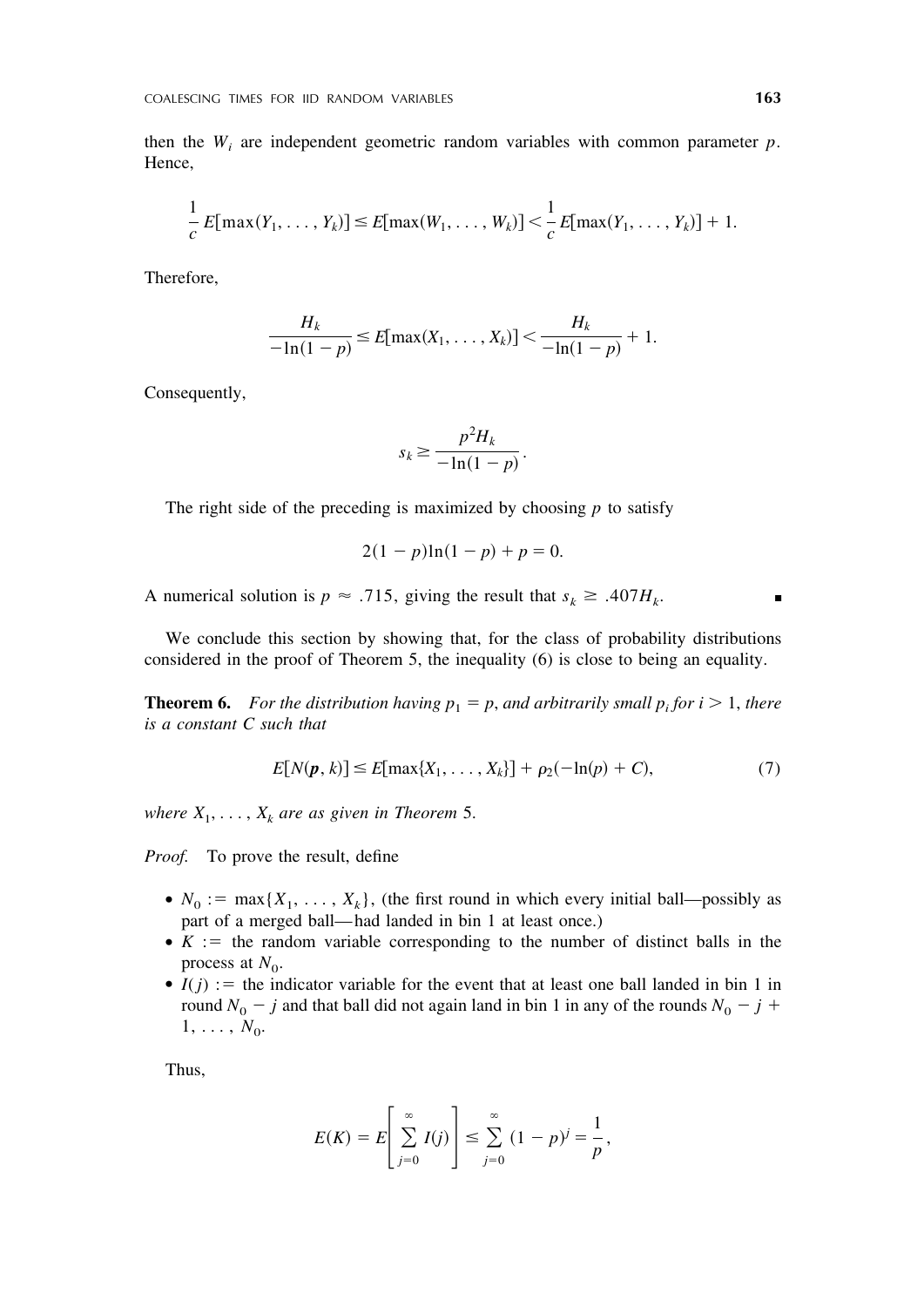where the first inequality in the preceding is justified by noting that, given  $N_0$ , a ball's future movements after landing in bin 1 are iid according to the  $p_i$ .

Considering the preceding, and that Theorem 1 implies that there exists a *C* such that  $E[N(\mathbf{p}, k)] \leq \rho_2(\ln(k) + C)$ , we have

$$
E[N(\pmb{p},k)] = E[\max\{X_1, \dots, X_k\}] + E\{E_K[N(\pmb{p},K)]\}
$$
  
\n
$$
\leq E[\max\{X_1, \dots, X_k\}] + E[\rho_2(\ln(K) + C)]
$$
  
\n
$$
\leq E[\max\{X_1, \dots, X_k\}] + \rho_2(\ln(E[K]) + C)
$$
  
\n
$$
\leq E[\max\{X_1, \dots, X_k\}] + \rho_2[-\ln(p) + C],
$$

where the second inequality is justified by Jensen's Inequality.

#### **5. SCHUR CONCAVITY**

For a probability vector  $p = (p_1, \ldots, p_n)$ , let  $p_{[i]}$  be the *i*<sup>th</sup> largest value of  $p_1, \ldots, p_n$ . Say that the probability vector  $p$  *majorizes* the probability vector  $q$  if

$$
\sum_{i=1}^{j} p_{[i]} \geq \sum_{i=1}^{j} q_{[i]}, \quad \text{for all } j = 1, \ldots, n.
$$

The symmetric function *f*(*p*), defined on probability vectors, is said to be a *Schur concave* (*convex*) function if whenever **p** majorizes **q**

$$
f(\mathbf{p}) \leq (\geq) f(\mathbf{q}).
$$

Assuming differentiability of *f*, a necessary and sufficient condition for *f* to be Schur concave (convex) is that

$$
(p_1 - p_2) \left( \frac{\partial f(\mathbf{p})}{\partial p_1} - \frac{\partial f(\mathbf{p})}{\partial p_2} \right) \le (\ge) 0 \tag{8}
$$

**Theorem 7.** *The function*

$$
f(\boldsymbol{p}) = P\{N(\boldsymbol{p},k) > t\}
$$

*is a Schur concave function*.

*Proof.* Consider two probability vectors  $p = (p_1, \ldots, p_n)$  and  $p' = (p'_1, \ldots, p'_n)$ , where  $p'_1 + p'_2 = p_1 + p_2$ ,  $p'_j = p_j$  ( $j = 3, \ldots, n$ ). That is, the two probability vectors differ only in their values for  $p_1$  and  $p_2$ . Moreover, suppose that  $\min(p'_1, p'_2)$  <  $\min(p_1,$  $p_2$ ). We will now show that if  $k' \leq k$ , we can simulate  $N(p, k)$  and  $N(p', k')$  in such a manner that  $N(p', k') \leq N(p, k)$ . This will prove that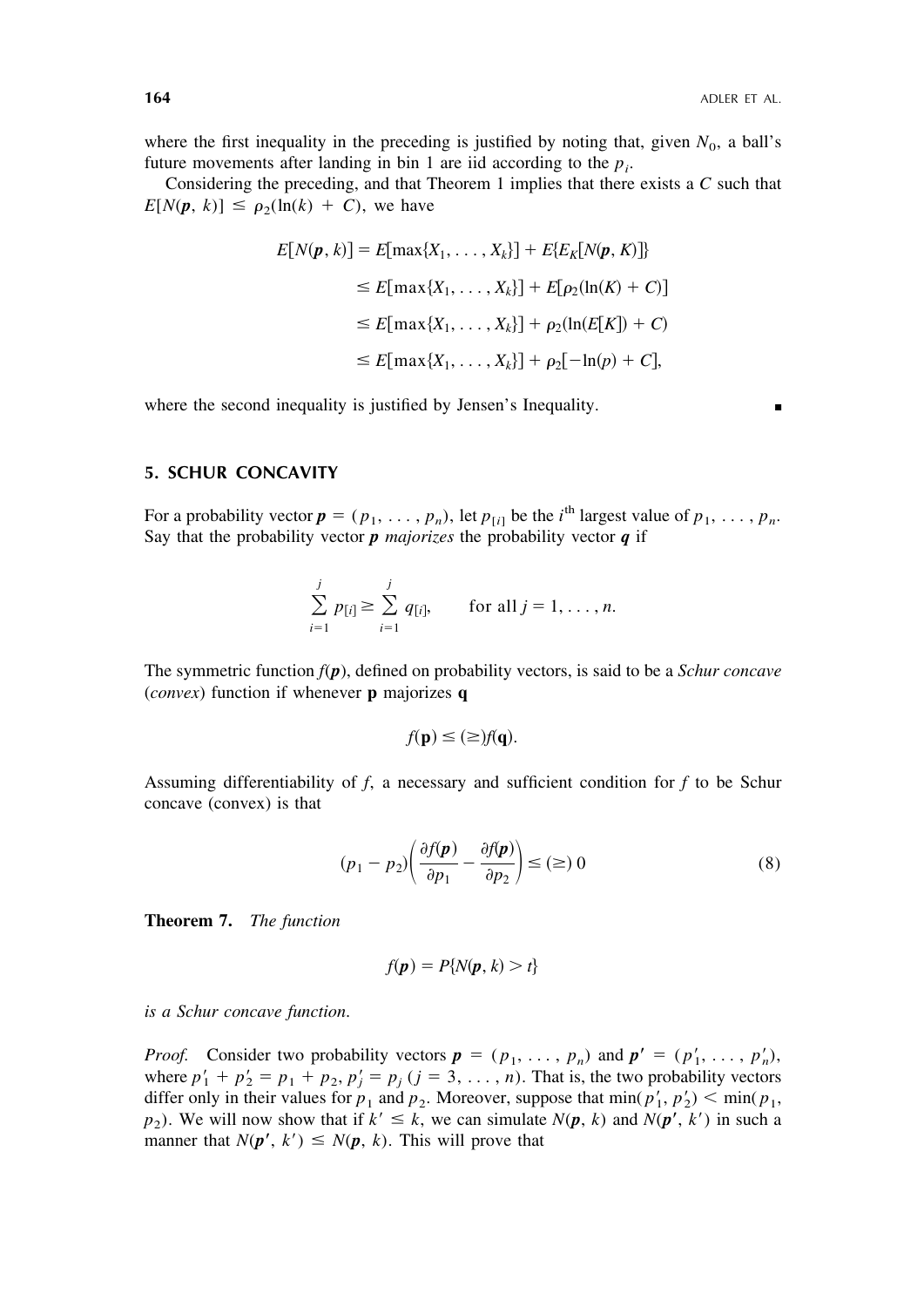$$
P\{N(\boldsymbol{p}',k') > t\} \leq P\{N(\boldsymbol{p},k) > t\},
$$

which is sufficient to establish Schur concavity (see [12]).

In doing the simulation, call the *k* balls  $1, \ldots, k$ , and call the *k'* balls  $1', \ldots, k'$ . Let  $a = p_1 + p_2 = p'_1 + p'_2$ . The simulation is begun by generating *k* random numbers  $U_1, \ldots, U_{k'}$ . Put balls *i* and *i'* in bin *j*, *j* > 2, whenever

$$
\sum_{i=1}^{j-1} p_i < U_i \le \sum_{i=1}^{j} p_i.
$$

Now consider those random numbers that were less than or equal to *a*; suppose there were *r* of them. The conditional probability that the *r* unprimed balls will all go into the same bin (either 1 or 2) is

$$
\frac{p_1^r + p_2^r}{a^r},
$$

whereas the conditional probability that the *r* primed balls will all go into the same bin is

$$
\frac{(p_1')^r + (p_2')^r}{a^r}.
$$

Because  $p^r + q^r$  is, when  $q = 1 - p$ , a Schur convex function of p, q (easily checked by the condition 8), it follows that

$$
\frac{(p'_1)^r + (p'_2)^r}{a^r} \ge \frac{p'_1 + p'_2}{a^r}
$$

Hence, the number of bins 1 and 2 that contain at least one primed ball is stochastically smaller than the number that contain at least one unprimed ball. Consequently, we can generate the locations of the *r* primed and unprimed balls so that the number of bins that contain at least one of the *r* primed balls is no greater than the number that contain at least one of the *r* unprimed balls. At this point we can generate the locations of the additional  $k - k'$  unprimed balls. Now merge all the primed balls that are in the same bin and merge all the unprimed ones that are in the same bin, and then simulate the next round in the same manner. Because, at the beginning of the next round, the number of primed balls will be less than or equal the number of unprimed balls, it follows that this will remain true throughout the simulation, implying that the simulated value of  $N(p', k')$  will be less than or equal to that of  $N(p, k)$ .

Because *X* stochastically larger than *Y* implies that  $E[X] \ge E[Y]$ , we obtain the following corollary to Theorem 7.

**Corollary 1.** *E*[*N*(*p*, *k*)] *is a Schur concave function of p*, *and is thus maximized when*  $p_i = 1/n, i = 1, \ldots, n.$